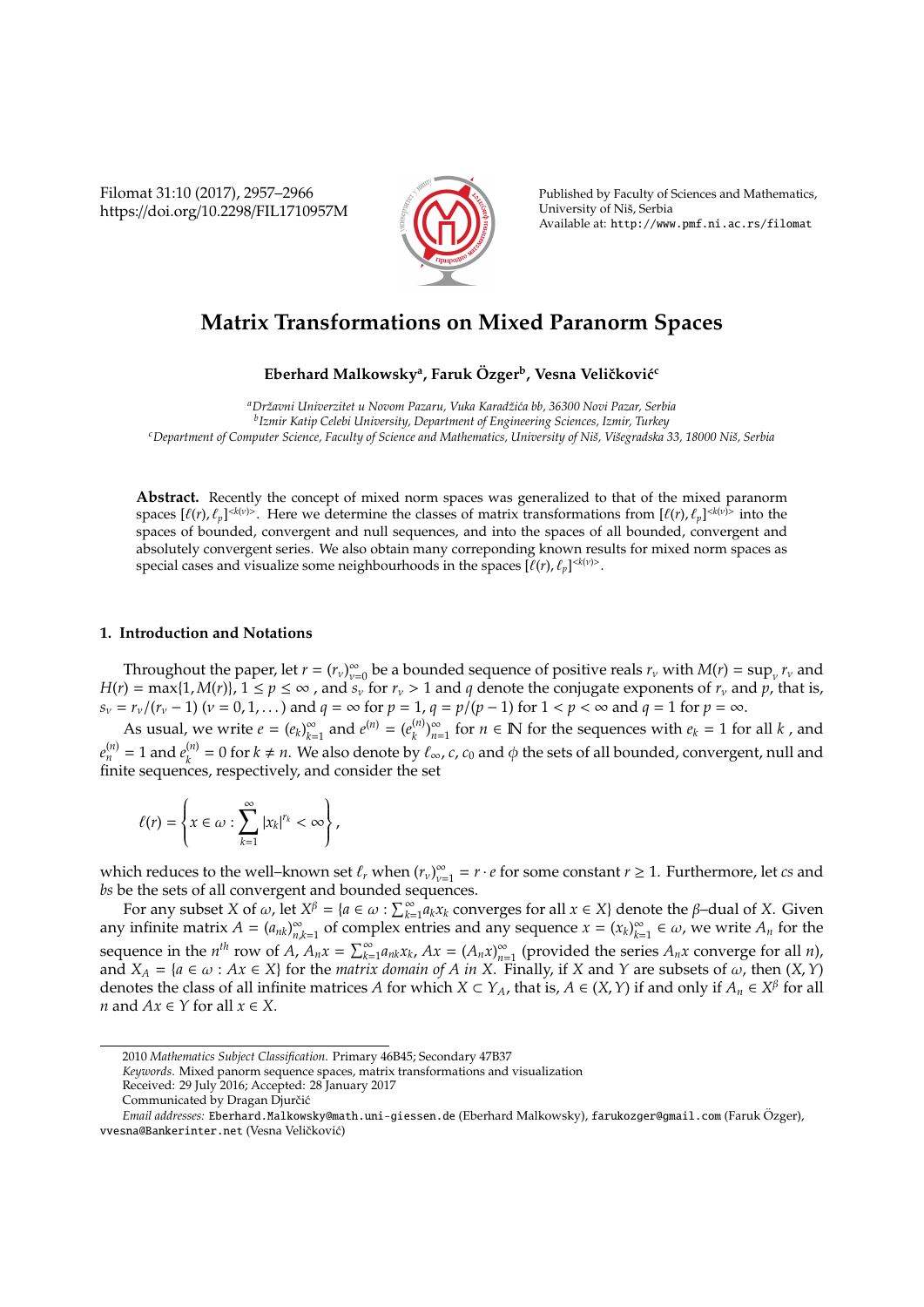An infinite matrix  $T = (t_{nk})_{n_k}^{\infty}$  $\sum_{n,k=1}^{\infty}$  is called a *triangle*, if  $t_{nk} = 0$  for  $k > n$  and  $t_{nn} \neq 0$  for all *n*. Let  $B = (b_{nk})_n^{\infty}$  $\sum_{n,k=1}^{\infty}$  be a positive triangle and  $X \subset \omega$ . We write  $B_n|x| = \sum_{k=1}^n b_{nk}|x_k|$  ( $x \in \omega$ ) for each *n* and  $X_{[B]} = \{x \in \omega : B|x| = (B_n|x|)_{n=0}^{\infty}$  $\sum_{n=1}^{\infty} \in X$  for the *strong matrix domain of B in X*.

A subset *X* of  $\omega$  is said to be *normal* if  $x \in X$  and  $|y_k| \le |x_k|$  ( $k = 1, 2, ...$ ) imply  $y = (y_k)_{k=1}^{\infty}$  $\sum_{k=1}^{\infty}$  ∈  $\sum$ .

An *FK* space *X* is a Fréchet sequence space with continuous coordinates  $P_n : X \to \mathbb{C}$  where  $P_n(x) = x_n$  for all  $x = (x_k)_{k=1}^{\infty}$  $\sum_{k=1}^{\infty} \in X$  and  $n = 1, 2, ...$  We say that an *FK* space  $X \supset \phi$  has  $AK$  if  $x^{[m]} = \sum_{k=1}^{m} x_k e^{(k)} \to x$   $(m \to \infty)$ ; *x* [*m*] is called the *m*–section of the sequence *x*. A normable *FK* space is said to be a *BK* space. For instance,  $\ell(r)$  is an *FK* space with respect to its total paranorm  $h(r)$  defined by

$$
h_{(r)}(x) = \left(\sum_{k=1}^{\infty} |x_k|^{r_k}\right)^{1/H(r)} \text{ for all } x \in \ell(r);
$$

 $\ell_p$  (1 ≤ *p* ≤ ∞), *c* and *c*<sub>0</sub> are *BK* spaces with their natural norms  $\|\cdot\|_p$  (1 ≤ *p* < ∞) and  $\|\cdot\|_\infty$  defined by

$$
\|x\|_{p} = \left(\sum_{k=1}^{\infty} |x_k|^p\right)^{1/p} \text{ for } x \in \ell_p \text{ and } \|x\|_{\infty} = \sup_{k} |x_k| \text{ for } x \in c_0, c, \ell_{\infty};
$$

 $\ell(r)$ ,  $\ell_p$  (1  $\leq$  *p* < ∞) and  $c_0$  have *AK*.

The mixed paranorm spaces  $[\ell(r), \ell_p]^{< k(\nu)}$  were defined in [7] as follows: Let  $(k(\nu))_{\nu=0}^{\infty}$  be a sequence of integers with  $1 = k(0) < k(1) < \cdots$ . By  $K^{< k(\nu)>}$  ( $\nu = 0, 1, \ldots$ ), we denote the set of all integers *k* that satisfy the inequality  $k(v) \le k \le k(v+1) - 1$  and we write  $\sum_{v} = \sum_{k \in K^{c(k(v))}}$  and max<sub>v</sub> = max<sub>k∈*K*<sup>ck(v)</sup>>. Given any sequence</sub>  $x = (x_k)_{k=1}^{\infty}$  $\sum_{k=1}^{\infty} \in \omega$ , we define the  $K^{< k(\nu)>}$  blocks of *x* by  $x^{< \nu>} = \sum_{\nu} x_k e^{(k)}$  for  $\nu = 0, 1, \dots$ , and put

$$
[\ell(r),\ell_p]^{< k(v)>}= \left\{x\in \omega: \tilde h_{(r),p}(x)=\sum_{\nu=0}^\infty \|x^{<\nu>}\|_p^{r_\nu}<\infty\right\}\ \text{(the sequence $r$ may be unbounded)}.
$$

We also write  $[\ell_{\infty}(r), \ell_p]^{< k(v)>} = \{x \in \omega : \sup_{v} ||x^{< v}>||_p^{r_v} < \infty\}.$  If  $(r_v)_{v=0}^{\infty}$  $v_{\text{rel}}^{\infty} = r \cdot e$  for some constant  $r \geq 1$ , then the spaces  $[\ell(r), \ell_p]^{< k(\nu)>}$  reduce to the mixed norm spaces  $\ell(r, p)$  introduced by Hedlund [2]. The Cesàro sequence spaces  $ces_p [1, 3]$  can also obtained as special cases of the spaces  $[\ell(r), \ell_p]^{< k(v)>}$ .

In this paper, we characterize the classes ([ $\ell(r)$ ,  $\ell_p$ ] $^{< k(\nu)>}$  , Y), that is, we determine necessary and sufficient conditions on the entries of an infinite matrix *A* to map  $[\ell(r), \ell_p]^{<\ell(\nu)}$  into *Y*, when *Y* is any of the spaces  $\ell_\infty$ ,  $c_0$ ,  $c$ ,  $\ell_1$ , bs or *cs*. Our new results yield many known results as special cases. Finally, we visualize certain neighbourhoods in several of the spaces  $[\ell(r), \ell_p]^{< k(v)>}.$ 

#### **2. Some Known Results**

For the reader's convenience, we list the results on mixed paranorm spaces from [7] which are needed in the sequel.

The sets  $[\ell(r), \ell_p]^{< k(v)>}$  are *FK* spaces with *AK* with their natural total paranorms  $h_{(r),p}$  defined by

$$
h_{(r),p}(x) = \left(\tilde{h}_{(r),p}\right)^{1/H(r)} = \left(\sum_{\nu=0}^{\infty} ||x^{<\nu>}||_{p}^{r_{\nu}}\right)^{1/H(r)} \text{ for all } x \in [\ell(r), \ell_p]^{}
$$

if and only if the sequence *r* is bounded ([7, Corollary 2.6]).

Let  $\hat{u}$  be the set of all complex sequences *u* such that  $u_k \neq 0$  for all *k*. Then we write  $u^{-1} * X = \{y \in \omega :$  $u \cdot y = (u_k y_k)_{k=0}^\infty$  $\sum_{k=1}^{\infty}$  ∈ *X*}. We put

$$
M((r),p)=\begin{cases}\displaystyle\bigcup_{N>1}\left(\frac{1}{N}e\right)^{-1}*\left[\ell(s),\ell_q\right]^{}=\displaystyle\bigcup_{N>1}\left\{a\in\omega:\sum_{\nu=0}^{\infty}\|a^{<\nu>}\|_q^{s_{\nu}}\cdot N^{-s_{\nu}}<\infty\right\} & \text{ if $r_{\nu}>1$ for all $\nu$} \\ \left[\ell_{\infty}(r),\ell_q\right]^{} & \text{ if $r_{\nu}\leq 1$ for all $\nu$}. \end{cases}
$$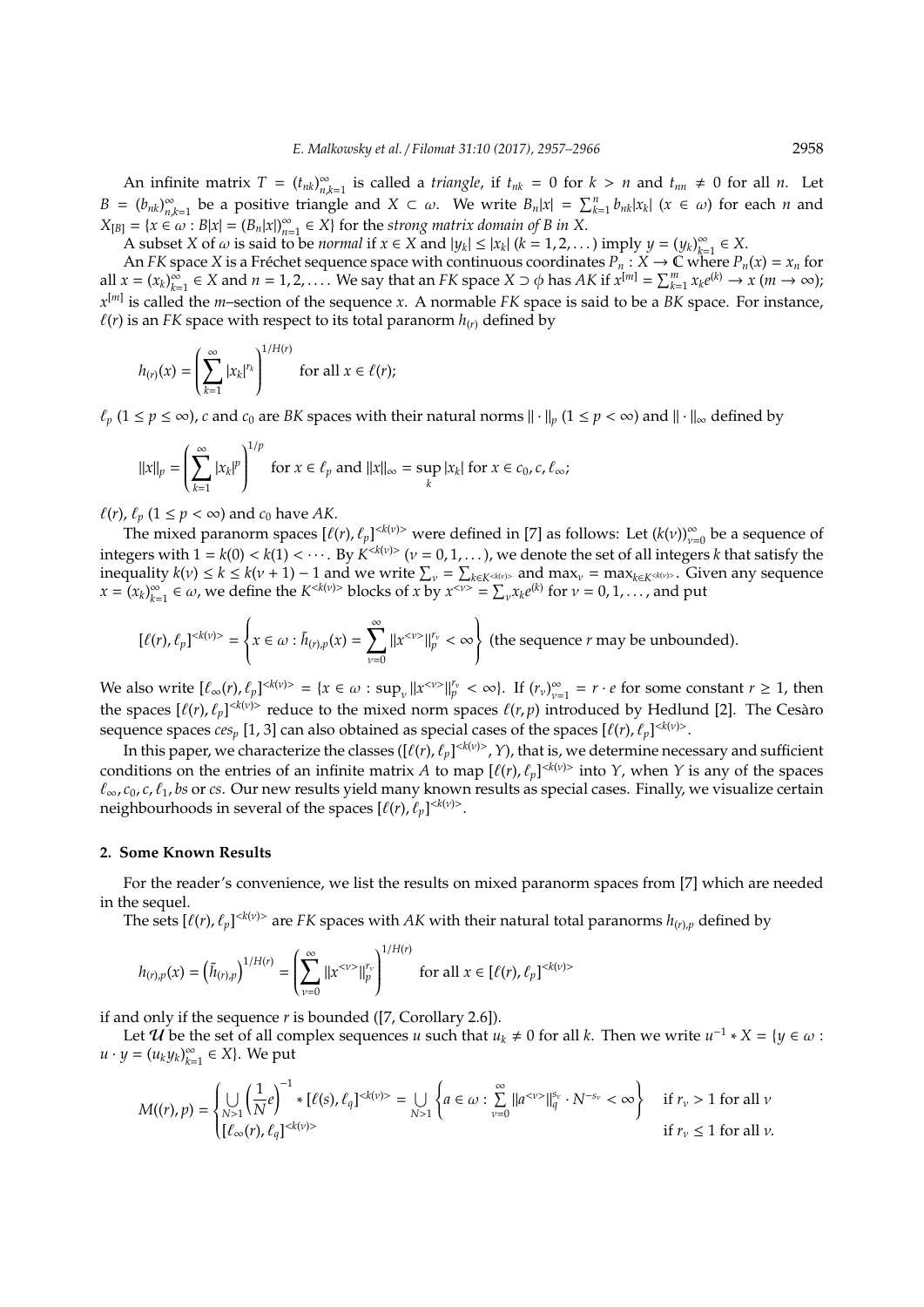Since  $s_v = 1 + s_v/r_v$  when  $r_v > 1$  for all  $v$ , we have  $a \in M((r), p)$  if and only if  $\sum_{v=0}^{\infty} ||a^{}||_q^{s_v} \cdot N^{-s_v/r_v} < \infty$ , and so  $([\ell(r), \ell_p]^{< k(\nu) > \beta} = M((r), p)$  by [7, Theorem 3.2].

Let  $X \subset \omega$  be a linear metric space with respect to the metric *d* and  $a \in X$ . Then we denote the closed ball of radius  $\delta > 0$  and centre in  $0$  by  $\bar{B}_{\delta}(0) = \{y \in X : d(x, 0) \le \delta\}$ , and write  $||a||^*$  $\sum_{\delta}^{*}$  = sup $\{|\sum_{k=1}^{\infty} a_k x_k| : x \in \bar{B}_{\delta}(0)\}$ provided the expression on the left hand side exists and is finite, which is the case whenever *X* is an *FK* space and *a* ∈ *X* β ([11, Theorem 7.2.9]. It is known that if *X* is an *FK* space then *A* ∈ (*X*, `∞) if and only if

$$
||A||_{\delta}^* = \sup_{n} ||A_n||_{\delta}^* < \infty \text{ for some } \delta > 0 \text{ ([9, Theorem 1.23 (b)]).}
$$
 (1)

We also need the following result.

**Proposition 2.1.** ([8, Theorem 2 (b)]) *Let B be a positive triangle, X be an arbitary subset of* ω*, and Y be a normal set of sequences.* For every  $m \in \mathbb{N}$ , let  $N_m \subset \{1, 2, ..., m\}$ ,  $N = (N_m)_{m=0}^{\infty}$  $\sum_{m=1}^{\infty}$  and N be the set of all such sequences. *Given an infinite matrix*  $A = (a_{nk})_n^{\infty}$  $\sum_{n,k=1}^{\infty}$ , we define the matrix  $S^{N}(A)$  for every  $N \in \mathcal{N}$  by

$$
S_m^N(A) = \sum_{n \in N_m} b_{mn} A_n, \text{ that is, } s_{mk}^N(A) = \sum_{n \in N_m} b_{mn} a_{nk} \text{ } (m, k = 1, 2, \dots).
$$

*Then we have*  $A \in (X, Y_{[B]})$  *if and only if*  $S^N(A) \in (X, Y)$  *for all sequences*  $N \in \mathcal{N}$ *.* 

Finally we observe that

 $\sum_{\nu} |a_k x_k| = ||a^{<\nu>}||_q \cdot ||x^{<\nu>}||_p$  for all  $\nu$  and all sequences  $x, y \in \omega$ . (2)

Using (2) and applying the well-known inequality  $|b_\nu y_\nu| \le |b_\nu|^{s_\nu} + |y_\nu|^{r_\nu}$  with  $b_\nu = ||a^{<\nu>}||_q N^{-1/r_\nu}$  and  $y =$  $||x^{\langle v \rangle}||_p N^{1/r_v}$  ( $v = 0, 1, ...$ ) where  $N \neq 0$ , we obtain

$$
\sum_{\nu} |a_k x_k| \le ||a^{<\nu>}||_q \cdot ||x^{<\nu>}||_p \le ||a^{<\nu>}||_q^{\mathsf{s}_{\nu}} N^{-\mathsf{s}_{\nu}/r_{\nu}} + N ||x^{<\nu>}||_p^{r_{\nu}} = N \left( ||a^{<\nu>}||_q^{\mathsf{s}_{\nu}} N^{-\mathsf{s}_{\nu}} + ||x^{<\nu>}||_p^{r_{\nu}} \right) \text{ for } \nu = 0, 1, \dots \tag{3}
$$

## **3. Matrix Transformations**

In this section, we establish the main results, namely the characterizations of the classes ([ $\ell(r)$ ,  $\ell_p$ ]<sup><k(v)></sup>, Y) when *Y* is any of the spaces  $\ell_\infty$ ,  $c_0$ ,  $c$  ,  $\ell_1$ , *bs* and *cs*. First we characterize the class ([ $\ell(r)$ ,  $\ell_p$ ]<sup>< $k(v)$ </sup>,  $\ell_\infty$ ).

**Theorem 3.1.** *(a)* Let  $r_v > 1$  for all v. Then we have  $A \in (\lbrack \ell(r), \ell_p \rbrack^{\le k(v)>}, \ell_{\infty})$  if and only if

$$
||A||_B = \sup_n \tilde{h}_{(s),q}(A_n/B) = \sup_n \sum_{\nu=0}^{\infty} ||A_n^{<\nu>}||_q^{s_{\nu}} B^{-s_{\nu}} < \infty \text{ for some integer } B > 1.
$$
 (4)

*(b)* Let  $r_v \leq 1$  *for all v. Then we have*  $A \in (\lbrack \ell(r), \ell_p \rbrack^{\langle k(v) \rangle}, \ell_{\infty})$  *if and only if* 

$$
||A|| = \sup_{n,\nu} ||A_n^{<\nu>}||_q^{r_\nu} < \infty.
$$
 (5)

*Proof.* (a) Let  $r_v > 1$  for all  $v$ .

(i) First we prove the sufficiency of the condition in (4).

It follows from (4) and [7, Theorem 3.2] that  $A_n \in ([\ell(r), \ell_p]^{< k(v) >})^\beta$  for all *n*. Also (3) yields for all  $x \in$  $[\ell(r), \ell_p]^{< k(v)>}$  and all *n* 

$$
|A_n(x)| \leq \sum_{\nu=0}^{\infty} \sum_{\nu} |a_k x_k| \leq B \left( \sum_{\nu=0}^{\infty} \left( \left\| A_n^{<\nu>} \right\|_q^{s_{\nu}} B^{-s_{\nu}} + \left\| x^{<\nu>} \right\|_p^{r_{\nu}} \right) \right) = B \left( \tilde{h}_{(s),q}(A_n/B) + \tilde{h}_{(r),p}(x) \right)
$$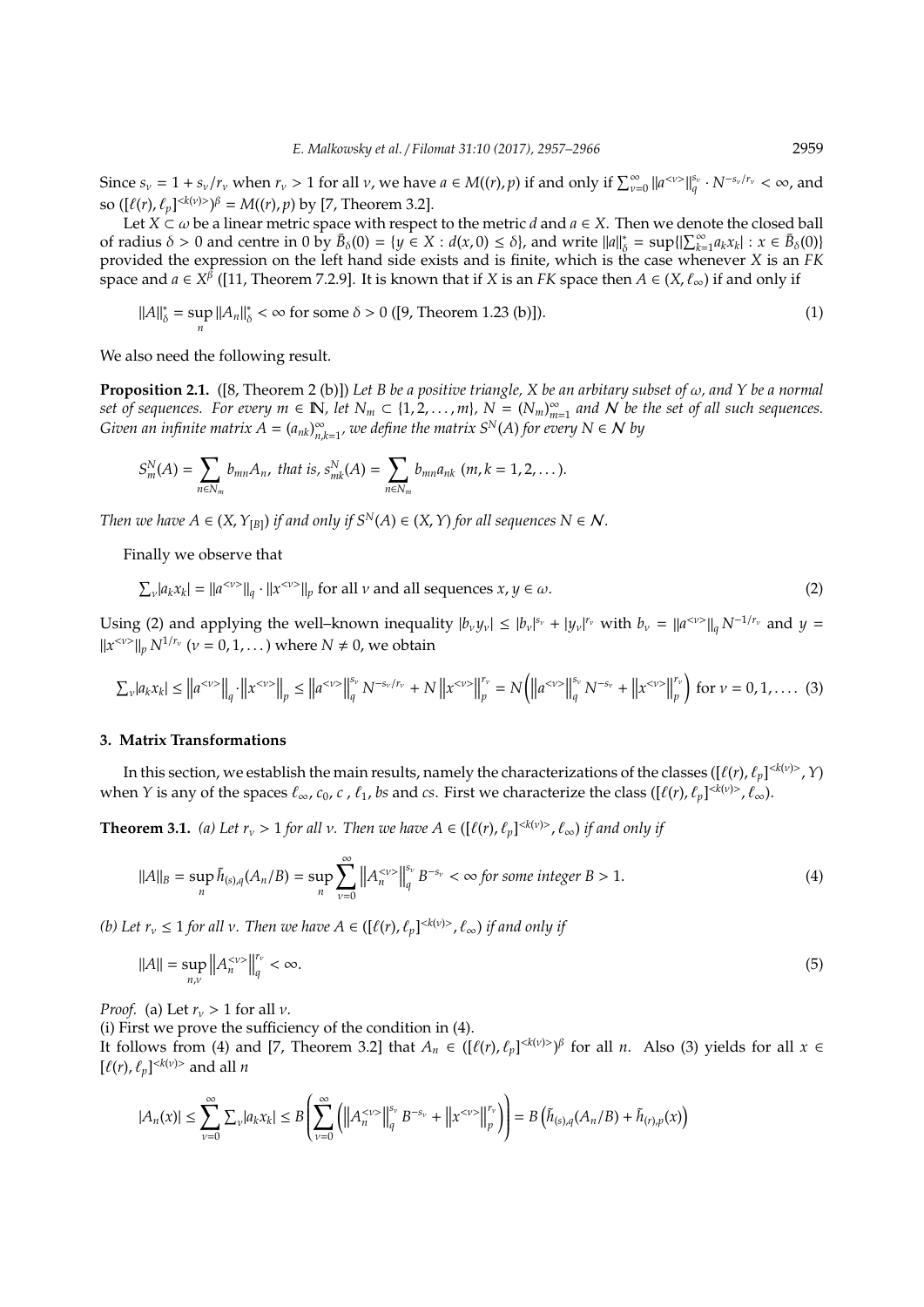$$
\leq B\left(||A||_B + \tilde{h}_{(r),p}(x)\right) < \infty,
$$

hence  $Ax \in \ell_{\infty}$ .

Thus we have shown the sufficiency of the condition in (4).

(ii) Now we show the necessity of the condition in (4). We assume that  $A \in ([\ell(r), \ell_p]^{< k(v) > \ell_\infty})$ , but

$$
||A||_B = \infty \text{ for all } B > 1.
$$
 (6)

Since  $A \in ([\ell(r), \ell_p]^{< k(v) > \ell_\infty})$ , it follows by (1) that

$$
||A||_{\delta}^* < \infty \text{ for some } \delta \text{ with } 0 < \delta < 1. \tag{7}
$$

We choose an integer  $B_0$  such that  $B_0 \delta^{H(r)} > ||A||^*_{\delta}$ .

**Case 1.**  $S_n(B_0) = h_{(s),q}(A_n/B_0) < \infty$  for all *n*. By (6), there exists an integer *m* such that  $S_m(B_0) > 2$ , and so there exists  $v_0 > 0$  such that  $\sum_{\nu=v_0+1}^{\infty} ||A_m^{<\nu>}||$ *s*ν  $\frac{s_v}{q} B_0^{-s_v} < 1$ , hence

$$
S_m^{(0)}(B_0) = \sum_{\nu=0}^{\nu_0} \left\| A_m^{<\nu>} \right\|_q^{s_\nu} B_0^{-s_\nu} > 1. \tag{8}
$$

**Case 2.** There exists an integer *m* such that  $S_m(B_0) = \infty$ . Then we can also choose  $v_0 > 0$  such that (8) holds. Thus we have (8) in either case.

We write  $S_0 = S_m^{(0)}(B_0)$ , for short, put

$$
D_{\nu} = \begin{cases} \delta^{H(r)/r_{\nu}} B_0^{-s_{\nu}/r_{\nu}} S_0^{-1} & (0 \le \nu \le v_0) \\ 0 & (\nu > \nu_0) \end{cases}
$$

and define the matrix  $\hat{A}((s), q) = (\hat{a}_{mk}((s), q))_{m,k=1}^{\infty}$  and the sequences  $x(p) = (x_k(p))_{k=1}^{\infty}$  by

$$
\hat{a}_{mk}((s), q) = \begin{cases}\n\text{sgn}(a_{mk})|a_{mk}|^{q-1} ||A_m^{<\nu>}||_q^{\frac{s_{\nu}-q}{q}} & (k \in K^{}) \quad (1 < p \leq \infty) \\
\text{sgn}(a_{mk_0(\nu)})||A_m^{<\nu>}||_{\infty}^{\frac{s_{\nu}-1}{q}}, \text{ where } k_0(\nu) \quad (k = k_0(\nu)) \quad (p = 1; q = \infty) \\
\text{is the smallest integer in } K^{} \\
\text{such that } |a_{mk_0(\nu)}| = ||A_m^{<\nu>}||_{\infty} & (0 \leq \nu \leq \nu_0) \\
0 & \text{(otherwise)}\n\end{cases}
$$

and  $x_k(p) = D_\nu \hat{a}((s), q)_{mk}$  for  $k \in K^{< k(\nu) >}$  ( $\nu = 0, 1, ...$ ). Since  $S_0 > 1$  and  $r_v > 1$  for all *v*, we have  $S_0^{-r_v} \leq S_0^{-1}$ , hence

$$
D_{\nu}^{r_{\nu}} \le \delta^{H(r)} S_0^{-1} B_{\nu}^{-s_{\nu}} \text{ for } 0 \le \nu \le \nu_0. \tag{9}
$$

If  $1 < p < \infty$  then  $qp - p = q$  and  $r_v(s_v - q + q/p) = s_v$ , and if  $p = 1, \infty$ , then  $r_v(s_v - 1) = s_v$  for all  $v$ , and so

$$
\begin{aligned} \|\hat{A}_{m}((s),q)^{<\nu>} \|^{r_{\nu}}_{p} \leq & \left( \sum_{\nu} |a_{mk}|^{qp-p} \right)^{r_{\nu}/p} \left\| A^{{<\nu}>}_{m} \right\|^{r_{\nu}(s_{\nu}-q)}_{q} = \left\| A^{{<\nu}>}_{m} \right\|^{r_{\nu}(s_{\nu}-q+q/p)}_{q} = \left\| A^{{<\nu}>}_{m} \right\|^{r_{\nu}}_{q} \text{ if } 1 < p < \infty, \\ \|\hat{A}_{m}((s),\infty)^{<\nu>} \|^{r_{\nu}}_{1} = \left( \sum_{\nu} |\hat{a}_{mk}| \right)^{r_{\nu}} \leq & \left\| A^{{<\nu}>}_{m} \right\|^{r_{\nu}(s_{\nu}-1)}_{\infty} = \left\| A^{{<\nu}>}_{m} \right\|^{s_{\nu}}_{\infty} \text{ if } p = 1, \\ \|\hat{A}_{m}((s),1)^{<\nu>} \|^{r_{\nu}}_{\infty} = (\max_{\nu} |\hat{a}_{mk}|)^{r_{\nu}} \leq & \left\| A^{{<\nu}>}_{m} \right\|^{r_{\nu}(s_{\nu}-1)}_{1} = \left\| A^{{<\nu}>}_{m} \right\|^{s_{\nu}}_{1} \text{ if } p = \infty, \end{aligned}
$$

hence

$$
\|\hat{A}_{m}((s),q)^{<\nu>}\|_{p}^{r_{\nu}}\leq\left\|A_{m}^{<\nu>}\right\|_{q}^{s_{\nu}}\text{ for }1\leq p\leq\infty\text{ and }0\leq\nu\leq\nu_{0}.\tag{10}
$$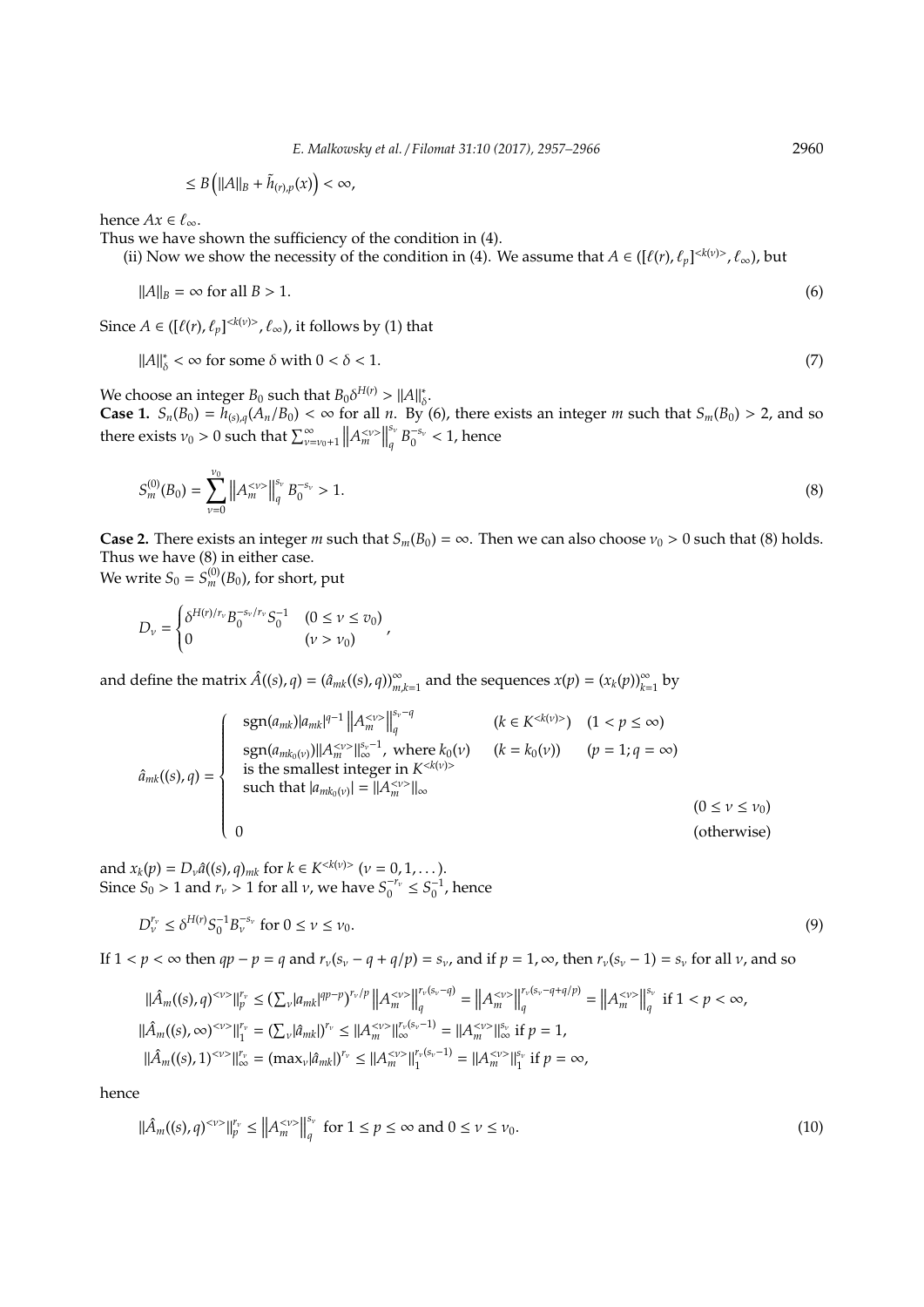Now it follows from (9) and (10) that

$$
\tilde{h}_{(r),p}(x(p))=\sum_{\nu=0}^{\infty}\|x_k(p)^{<\nu>}\|_p^{r_{\nu}}\leq \delta^{H(r)}S_0^{-1}\sum_{\nu=0}^{\nu_0}\|\hat{A}_m^{<\nu>}\|_q^{r_{\nu}}B_0^{-s_{\nu}}\leq \delta^{H(r)}S_0^{-1}\sum_{\nu=0}^{\nu_0}\left\|A_m^{<\nu>}\right\|_q^{s_{\nu}}B_0^{-s_{\nu}}\leq \delta^{H(r)},
$$

that is,

$$
x(p) \in \bar{B}_{\delta}(0) \text{ for } 1 \le p \le \infty. \tag{11}
$$

But on the other hand we have,

$$
\begin{aligned} \sum_{\nu} a_{mk} \hat{a}_{mk}((s), q) &= \sum_{\nu} |a_{mk}|^q \left\| A_m^{<\nu>} \right\|_q^{s_{\nu} - q} = \left\| A_m^{<\nu>} \right\|_q^{s_{\nu}} \text{ if } 1 < p \leq \infty, \\ \sum_{\nu} a_{mk} \hat{a}_{mk}((s), \infty) &= |a_{mk_0(\nu)}| \| A_m^{<\nu>} \|^{\text{s}_\nu - 1} = \| A_m^{<\nu>} \|^{\text{s}_\nu}_{\infty} \text{ if } p = 1, \end{aligned}
$$

hence

$$
\sum_{\nu} a_{mk} \hat{a}_{mk}((s), q) = \left\| A_m^{<\nu>} \right\|_q^{s_{\nu}} \text{ for } 1 \le p \le \infty \text{ and } 0 \le \nu \le \nu_0. \tag{12}
$$

Since  $\delta$  < 1 and  $r_v$  > 1, we have  $\delta^{H(r)/r_v} > \delta^{H(r)}$ , and it follows from (12) that

$$
|A_m x(p)| = \sum_{\nu=0}^{\nu_0} D_{\nu} \sum_{\nu} \hat{a}_{mk}((s), q) > \delta^{H(r)} S_0^{-1} \sum_{\nu=0}^{\nu_0} \left\| A_m^{<\nu>} \right\|_q^{s_{\nu}} B^{-s_{\nu}/r_{\nu}} = \delta^{H(r)} S_0^{-1} B_0 \sum_{\nu=0}^{\nu_0} \left\| A_m^{<\nu>} \right\|_q^{s_{\nu}} B^{-s_{\nu}} = \delta^{H(r)} B_0 > ||A||_{\delta}^*
$$

which, in view of (11), is a contradiction to the definition of  $||A||_k^*$ δ .

Thus the assumption that the condition in (4) is not satisfied, has led to a contradiction for all *p* with 1 ≤ *p* ≤ ∞. Therefore (4) has to hold. This completes the proof of the necessity of (4).

Thus we have shown Part (a) of the theorem.

(b) Now let  $r_v \leq 1$  for all  $v$ .

(i) First we prove the sufficiency of the condition in (5).

It follows from (4) and [7, Theorem 3.2] that  $A_n \in (\left[\ell_\infty(r), \ell_p\right]^{< k(\nu) > \beta}$  for all *n*. We choose  $N \in \mathbb{N}$  such that *N* >  $||A||$ . Then we have for all  $x \in \bar{B}_{1/N}(0)$  by the inequality in (2)

$$
\left(\sum_{\nu} |a_{nk}x_k|\right)^{r_\nu} \le \left\|A_n^{<\nu>} \right\|_q^{r_\nu} \left\|x^{<\nu>} \right\|_p^{r_\nu} \le 1 \text{ for all } n \text{ and all } \nu,
$$

and so, since  $r_v \leq 1$  for all  $v$ ,

$$
|A_n x| = \sum_{\nu=0}^{\infty} \sum_{\nu} |a_{nk} x_k| \le \sum_{\nu=0}^{\infty} \left( \sum_{\nu} |a_{nk} x_k| \right)^{r_{\nu}} \le \sum_{\nu=0}^{\infty} \left\| A_n^{< \nu>} \right\|_q^{r_{\nu}} \|x^{< \nu>} \right\|_p^{r_{\nu}}
$$
  

$$
\le \sup_{n,\nu} \left\| A_n^{< \nu>} \right\|_q^{r_{\nu}} \sum_{\nu=0}^{\infty} \left\| x^{< \nu>} \right\|_p^{r_{\nu}} = \|A\| \cdot h_{(r),p}(x) \le 1 \text{ for all } n,
$$
 (13)

hence  $Ax \in \ell_{\infty}$  for all  $x \in \bar{B}_{1/N}(0)$ .

Now let *x* be an arbitrary sequence in  $[\ell_\infty(r), \ell_p]^{< k(v)>}$ . Since the space  $[\ell_\infty(r), \ell_p]^{< k(v)>}$  is paranormed, the set  $\bar{B}_{1/N}$  is absorbing, and consequently there exists a positive real  $C > 0$  such that  $y = C^{-1}x \in \bar{B}_{1/N}$ , and (13) yields  $|A_n x| = C|A_n y| \le C$  for all *n*, hence  $Ax \in \ell_\infty$ .

Thus we have shown the sufficiency of the condition in (5).

(ii) Finally we show the necessity of the condition in (5).

We assume that  $A \in ([\ell(r), \ell_p]^{< k(v)>}, \ell_{\infty})$  but

$$
\|A\| = \infty. \tag{14}
$$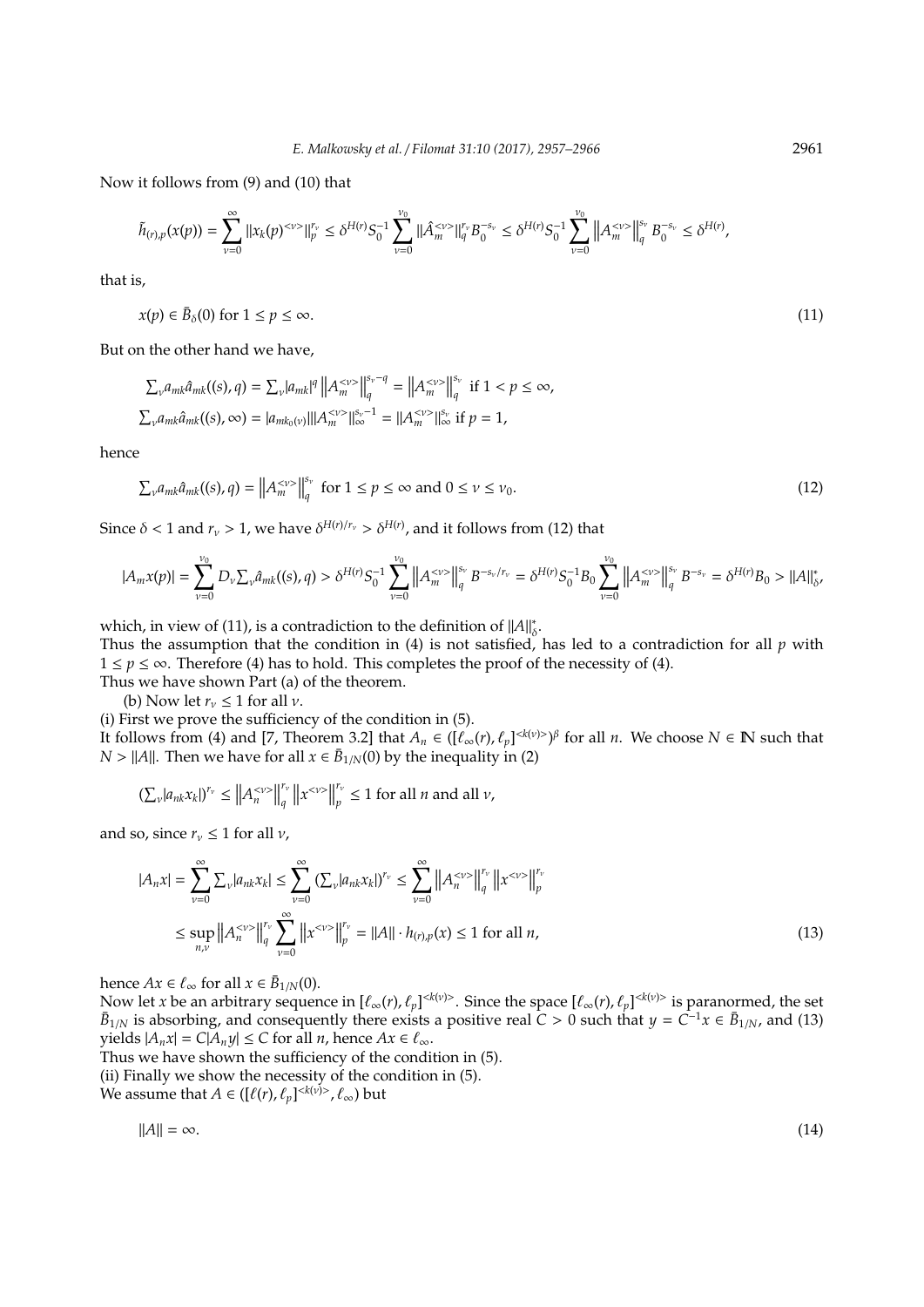Again,  $A \in ( [\ell(r), \ell_p]^{< k(\nu) > \ell_\infty} )$  implies by [9, Theorem 1.23 (b)] that (7) holds. By (14), there exist  $m \in \mathbb{N}$  and  $\mu \in \mathbb{N}_0$  such that

 $||A_m^{<\mu>}||_q^{r_\mu} \cdot \delta > ||A||_\delta^* + 1 = S.$ 

We define the sequence  $x(p) = (x_k(p))_{k=1}^{\infty}$  by

$$
x_{k}(p) = \begin{cases} \n\operatorname{sgn}(a_{mk}) |a_{mk}|^{q-1} ||A_{m}^{<\mu>}||_{q}^{-q} S^{1/r_{\mu}} & (k \in K^{<\mu>}) \quad (1 < p \leq \infty) \\ \n\operatorname{sgn}(a_{mk_{0}(\mu)}) ||A_{m}^{<\mu>}||_{\infty}^{-1}, \text{ where } k_{0}(\mu) \quad (k = k_{0}(\mu)) \quad (p = 1; q = \infty) \\ \n\operatorname{such that} |a_{mk_{0}(\nu)}| = ||A_{m}^{<\mu>}||_{\infty} & (v = \mu) \\ \n0 & \text{(otherwise).} \n\end{cases}
$$

Then we obtain

$$
h_{(r),p}(x(p)) = \sum_{\nu=0}^{\infty} ||x(p)^{<\nu>}||_p^{r_{\nu}} \le S\left(\sum_{\mu} |a_{mk}|^q\right)^{r_{\mu}(q/p-q)} = S||A_m^{<\mu>}||_q^{-r_{\mu}} < \delta \text{ for } 1 < p < \infty,
$$
  

$$
h_{(r),\infty}(x(\infty)) = \sum_{\nu=0}^{\infty} ||x_k(\infty)^{<\nu>}||_{\infty}^{r_{\nu}} \le S||A_m^{<\mu>}||_1^{-r_{\mu}} < \delta \text{ for } p = \infty,
$$
  

$$
h_{(r),1}(x(\infty)) = \sum_{\nu=0}^{\infty} ||x_k(1)^{<\nu>}||_1^{r_{\nu}} \le S||A_m^{<\mu>}||_{\infty}^{-r_{\mu}} < \delta \text{ for } p = 1,
$$

hence  $x(p) \in \bar{B}_\delta(0)$  for  $1 \le p \le \infty$ , that is, (11) again holds. But on the other hand, since *S* > 1 and  $r_{\mu} \le 1$ , it follows that  $S^{1/r_{\mu}} \ge S$ , and so

$$
|A_m(x(p))| = \left| \sum_{\mu} x_k(p) \right| = S^{1/r_{\mu}} \ge S > ||A||_{\delta}^* \text{ for } 1 < p \le \infty,
$$
  

$$
|A_m(x(1))| = \left| \sum_{\mu} x_k(1) \right| = |a_{mk_0}(\mu)| \left| \left| A_m^{<\mu>} \right| \right|_{\infty}^{-1} S^{1/r_{\mu}} \ge S > ||A||_{\delta}^* \text{ for } p = 1,
$$

which, in view of (11), is a contradiction to the definition of  $||A||_k^*$ δ .

Thus the assumption that the condition in  $(5)$  is not satisfied, has led to a contradiction for all  $p$  with  $1 \le p \le \infty$ . Therefore (5) has to hold.

This completes the proof of the necessity of (5).

 $\sim$ 

Thus we have shown Part (b) of the theorem.

This completes the proof of the theorem.  $\square$ 

Using Theorem 3.1 and applying [11, 8.3.6] and Proposition 2.1 we obtain the characterizations of the classes  $([\ell(r), \ell_p]^{< k(v)>}, c)$ ,  $([\ell(r), \ell_p]^{< k(v)>}, c_0)$  and  $([\ell(r), \ell_p]^{< k(v)>}, \ell_1)$ .

**Corollary 3.2.** (a) We have  $A \in ([\ell(r), \ell_p]^{< k(v)>}$ , *c*) if and only if in addition to the conditions in (4) or (5) the following *holds*

$$
\lim_{n \to \infty} a_{nk} = \alpha_k \text{ exists for each } k. \tag{15}
$$

(b) We have  $A \in ([\ell(r), \ell_p]^{< k(v)>}$ ,  $c_0)$  if and only if in addition to the conditions in (4) or (5) the following holds

$$
\lim_{n \to \infty} a_{nk} = 0 \text{ for each } k. \tag{16}
$$

*(c)* Let  $r_v > 1$  for all v. Then we have  $A \in (\lbrack \ell(r), \ell_p \rbrack^{< k(v)>}, \ell_1)$  if and only if

$$
\|\Sigma A\|_{B} = \sup_{N \subset N \atop N \text{ finite}} \left( \tilde{h}_{(s),q} \left( \sum_{n \in N} A_n / B \right) \right) = \sup_{N \subset N \atop N \text{ finite}} \sum_{\nu=0}^{\infty} \left\| \left( \sum_{n \in N} A_n \right)^{<\nu>} \right\|_{q}^{s_{\nu}} B^{-s_{\nu}} < \infty \text{ for some integer } B > 1. \tag{17}
$$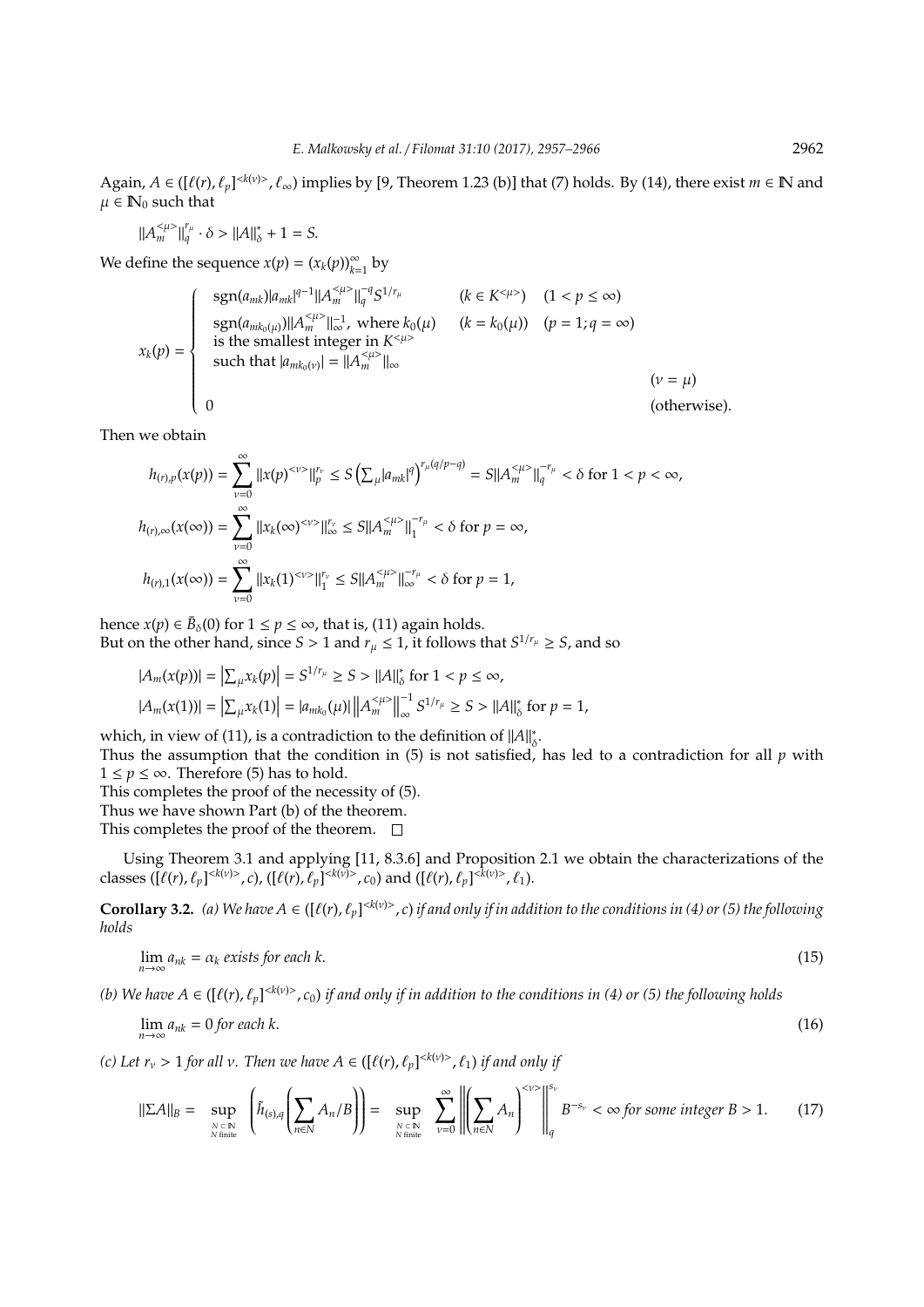*(d)* Let  $r_v \leq 1$  for all v. Then we have  $A \in ([\ell(r), \ell_p]^{< k(v) > \ell_1})$  if and only if

$$
\|\Sigma A\| = \sup_{N \subset \mathbb{N} \atop N \text{ finite}} \left( \sup_{\nu} \left\| \left( \sum_{n \in \mathbb{N}} A_n \right)^{2\nu} \right\|_{q}^{r_{\nu}} \right) < \infty. \tag{18}
$$

*Proof.* (a) and (b) Since ( $[\ell(r), \ell_p]^{< k(\nu)}$  is a *BK* space with *AK*, and *c* and  $c_0$  are closed subspaces of  $\ell_\infty$ , the statements in (a) and (b) are immediate consequences of [11, 8.3.6] and Theorem 3.1.

(c) and (d) Let  $\Sigma = (\sigma_{nk})_n^{\infty}$  $\sum_{n,k=1}^{\infty}$  denote the positive triangle with  $\sigma_{nk} = 1$  for  $k = 1, 2, \ldots n$  and all  $n \ge 1$ . Then  $\ell_1 = (\ell_\infty)_{\vert \Sigma \vert}$  and  $\ell_\infty$  is normal, and applying Proposition 2.1, we obtain  $A \in ([\ell(r), \ell_p]^{< k(v)>}, \ell_1)$  if and only if  $S^{N}(A) \in ([\ell(r), \ell_p]^{< k(v)>}, \ell_{\infty})$  where

$$
(S^N(A))_m = \sum_{n \in N_m} \sigma_{mn} A_n, \text{ that is, } (s^N(A))_{m,k} = \sum_{n \in N_m} a_{nk} \text{ for all } n \text{ and } k.
$$

Now it follows by (4) and (5) that  $S^N(A) \in ([\ell(r), \ell_p]^{< k(\nu)>}, \ell_\infty)$  if and only if

$$
\|S^{N}(A)\|_{B} = \sup_{m} \left( \max_{N_{m} \subset \{1, \ldots, m\}} \left( \tilde{h}_{(s), q} \left( \sum_{n \in N_{m}} A_{n}/B \right) \right) \right)
$$
  
= 
$$
\sup_{m} \left( \max_{N_{m} \subset \{1, \ldots, m\}} \sum_{\nu=0}^{\infty} \left| \left( \sum_{n \in N_{m}} A_{n} \right)^{<\nu>} \right|_{q}^{s_{\nu}} B^{-s_{\nu}} \right| < \infty \text{ for some integer } B > 1, \text{ when } r_{\nu} > 1 \text{ for all } \nu \in \mathbb{R}.
$$

and

$$
\|\Sigma A\| = \sup_m \left( \max_{N_m \subset \{1, \dots, m\}} \left( \sup_{\nu} \left\| \left( \sum_{n \in N_m} A_n \right)^{\nu} \right\|_{q}^{r_{\nu}} \right) \right) < \infty, \text{ when } r_{\nu} \le 1 \text{ for all } \nu.
$$

It is easy to see that these conditions are equivalent to those in (17) and (18), respectively.  $\square$ 

Finally, we characterize the classes  $A \in ([\ell(r), \ell_p]^{< k(v)>}, bs)$  and  $A \in ([\ell(r), \ell_p]^{< k(v)>}, cs)$ .

**Example 3.3.** *We observe that bs* =  $(\ell_{\infty})_{\Sigma}$  *and cs* = *c<sub>Σ</sub>. Applying* [6, Theorem 1] *with*  $T = \Sigma$  *we obtain*  $A \in (\lbrack \ell(r), \ell_p \rbrack^{\langle k(v) \rangle}, bs)$  and  $A \in (\lbrack \ell(r), \ell_p \rbrack^{\langle k(v) \rangle}, cs)$  if and only if  $C = \Sigma \cdot A \in (\lbrack \ell(r), \ell_p \rbrack^{\langle k(v) \rangle}, \ell_{\infty})$  and  $C \in$  $([\ell(r), \ell_p]^{< k(\nu)}$ , c), where  $c_{nk} = \sum_{j=1}^n a_{jk}$  for all n and k. The characterizations of the classes  $A \in ([\ell(r), \ell_p]^{< k(\nu)}$ , bs) and  $A\in([{\ell}(r),{\ell_p}]^{< k(v)>}$  , cs) are given by replacing the entries of the matrix  $A$  in (4), (5) and (15) by the entries of the *matrix C.*

### **4. Applications, Special Cases and Visualizations**

First, we apply the results of Section 3 to obtain some known results as special cases.

**Example 4.1.** *If*  $1 \lt m = \inf_v r_v \leq r_v \leq M = \sup_v r_v \lt \infty$  for all v, then the conditions in (4) for  $A \in$  $([\ell(r), \ell_p]^{< k(\nu) >}, \ell_\infty), A \in ([\ell(r), \ell_p]^{< k(\nu) >}, c)$  and  $A \in ([\ell(r), \ell_p]^{< k(\nu) >}, c_0)$ , and in (17) for  $A \in ([\ell(r), \ell_p]^{< k(\nu) >}, \ell_1)$  can *be replaced by*

$$
||A||_1 = \sup_n \left(\tilde{h}_{(s),q}(A_n)\right) = \sup_n \sum_{\nu=0}^{\infty} ||A_n^{<\nu>}||_q^{s_{\nu}} < \infty
$$

*and*

$$
\|\Sigma A\|_1 = \sup_{N \subset N \atop N \text{ finite}} \left( \tilde{h}_{(s),q} \left( \sum_{n \in N} A_n \right) \right) = \sup_{N \subset N \atop N \text{ finite}} \sum_{\nu=0}^{\infty} \left\| \left( \sum_{n \in N} A_n \right)^{<\nu>} \right\|_q^{s_{\nu}} < \infty,
$$

*respectively.*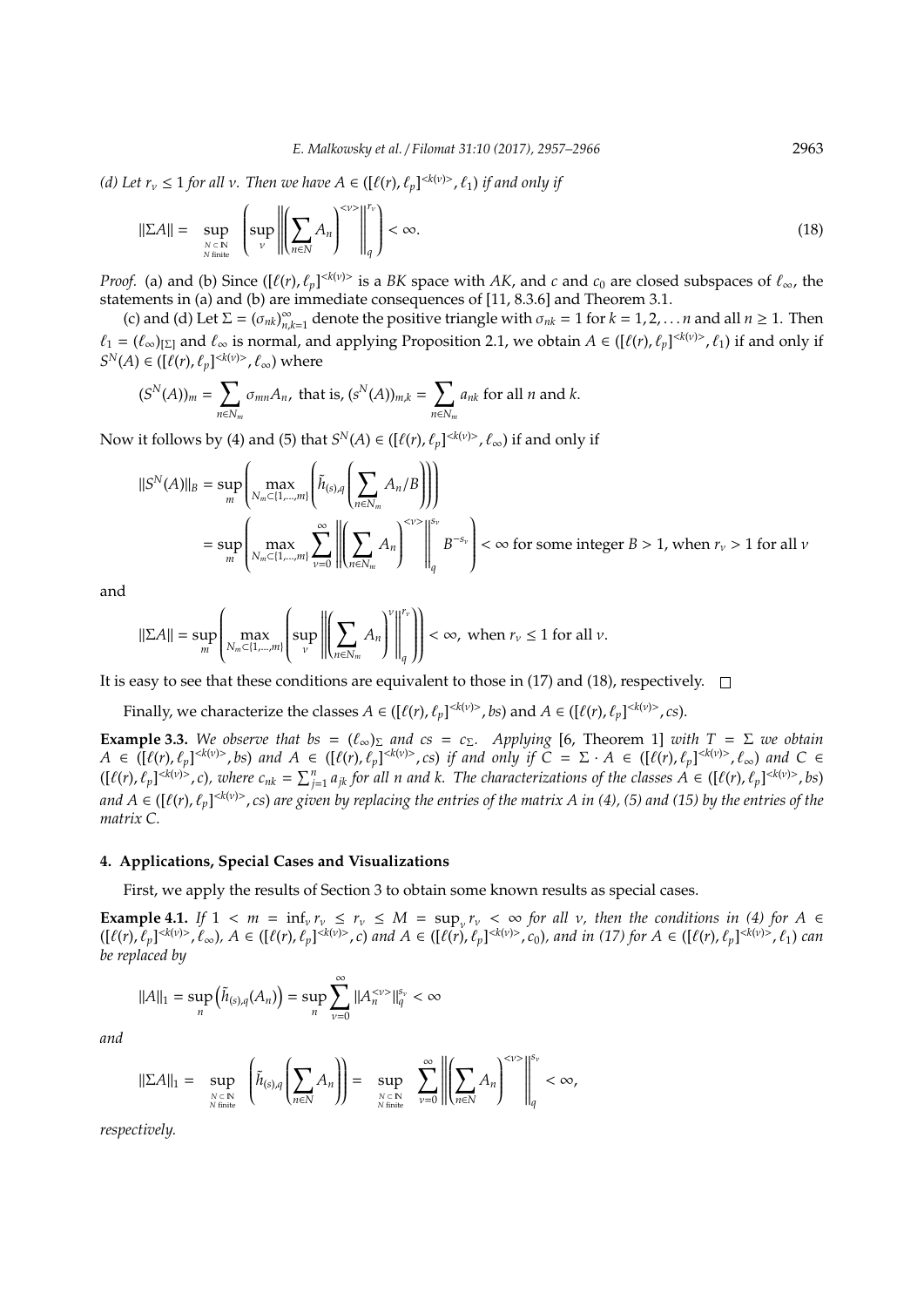*Proof.* Since

$$
\underline{t} = \frac{m}{M-1} \le s_\nu = \frac{r_\nu}{r_\nu - 1} \le \frac{M}{m-1} = \overline{t} \text{ for all } \nu,
$$

it follows that

$$
\|A_n^{<\nu>} \|_q^{s_\nu} B^{-\overline{t}} \le \|A_n^{<\nu>} \|_q^{s_\nu} B^{-s_\nu} \le \|A_n^{<\nu>} \|_q^{s_\nu} B^{-\underline{t}} \text{ for every integer } B > 1, \text{ and for all } \nu \text{ and } n,
$$

and the statement of the example is an immediate consequence.  $\Box$ 

**Example 4.2.** *(a)* Let  $r_v = r \ge 1$  ( $v = 0, 1, ...$ ) and  $1 \le p \le \infty$ . Then the spaces  $[\ell(r), \ell_p]^{< k(v)>}$  reduce to the mixed *norm spaces*  $\ell(r, p) = [\ell_r, \ell_p]^{*v*}$  ([7, Example 2.8 (a)]). *We obtain the characterizations of the classes*  $(\ell(1, p), \ell_\infty)$ ,  $(\ell(1, p), c)$  and  $(\ell(1, p), c_0)$  by replacing the condition in (5) *by*

$$
||A|| = \sup_{n} \left\| \left( ||A_n^{<}v>||_q \right)_{v=0}^{\infty} \right\|_{\infty} = \sup_{n,v} \left\| A_n^{<}v>||_q < \infty \right\}
$$

*and of the class*  $(\ell(1, p), \ell_1)$  *by replacing the condition in (18) by* 

$$
\|\Sigma A\| = \sup_{N \subset \mathbb{N} \atop N \text{ finite}} \left\| \left( \left\| \left( \sum_{n \in \mathbb{N}} A_n \right)^{<\nu>} \right\|_q \right)_{\nu=0}^{\infty} \right\|_{\infty} = \sup_{N \subset \mathbb{N} \atop N \text{ finite}} \left\{ \sup_{\nu} \left\| \left( \sum_{n \in \mathbb{N}} A_n \right)^{<\nu>} \right\|_q \right\} < \infty.
$$

For  $r > 1$  and  $s = r/(r-1)$ , we obtain the characterizations of the classes  $(\ell(r, p), \ell_{\infty})$ ,  $(\ell(r, p), c)$  and  $(\ell(r, p), c_0)$  by *replacing the condition in (4) by*

$$
||A|| = \sup_{n} \left\| \left( ||A_{n}^{<\nu>}||_{q} \right)_{\nu=0}^{\infty} \right\|_{s}^{s} = \sup_{n} \sum_{\nu=0}^{\infty} ||A_{n}^{<\nu>}||_{q}^{s} < \infty
$$

*and of the class*  $(\ell(r, p), \ell_1)$  *by replacing the condition in (17) by* 

$$
\|\Sigma A\| = \sup_{N \text{ finite} \atop N \text{ finite}} \left\| \left( \left\| \left( \sum_{n \in N} A_n \right)^{<\nu>} \right\|_q \right)_{\nu=0}^{\infty} \right\|_s^s = \sup_{N \text{ finite} \atop N \text{ finite}} \left( \sum_{\nu=0}^{\infty} \left\| \left( \sum_{n \in N} A_n \right)^{<\nu>} \right\|_q^s \right) < \infty.
$$

The characterizations of the classes  $(\ell(r,p), \ell_\infty)$ ,  $(\ell(r,p), c_0)$  and  $(\ell(r,p), \ell_1)$  for  $1 < r < \infty$  and  $1 < p \le \infty$  were given *in* [4, Corollary 4.5 **(1.)**, **(2.)** and **(3.)**]*.*

*(b)* Let  $r_v > 1$ ,  $k(v) = 2^v$  for  $v = 0, 1, \ldots$  and  $u = (u_k)_{k=v}^{\infty}$  $\sum_{k=1}^{\infty}$  *be the sequence with*  $u_k = 2^{-\nu/s_{\nu}}$  ( $k \in K^{\nu}; \nu = 0, 1, ...$ )*.* We *consider the sets*

$$
ces(r) = u^{-1} * [\ell(r), \ell_1]^{} = \left\{ x \in \omega : \sum_{\nu=0}^{\infty} 2^{\nu(1-r_{\nu})} \left( \sum_{k=2^{\nu}}^{2^{\nu+1}-1} |x_k| \right)^{r_{\nu}} < \infty \right\},\,
$$

 $\omega$ hich reduce to the Cesàro sequence spaces ces<sub>r</sub> for  $r_k = r > 1$  ( $k = 1, 2, ...$  ) [3]. Since, for all  $v \in U$  and all  $X, Y \subset \omega$ , *obviously*  $A ∈ (v^{-1} * X, Y)$  *if and only if*  $C ∈ (X, Y)$ *, where*  $c_{nk} = a_{nk}/v_k$  for all n and k, the characterizations of the *classes* (*ces*(*r*), *Y*) for  $Y \in \{\ell_\infty, c.c_0, \ell_1\}$  *can immediately be obtained from the corresponding ones for* ([ $\ell(r)$ ,  $\ell_1$ ]  $\leq k(v)$ ,  $\geq$   $\gamma$ ).

**Example 4.3.** *Let*  $r = (r_v)_{v_z}^{\infty}$  $\sum_{\nu=0}^{\infty}$  *be any bounded sequence of positive real numbers and*  $1 \le p \le \infty$ *. If*  $k(\nu) = \nu + 1$  *for*  $\nu = 0, 1, \ldots$ , then we have  $[\ell(r), \ell_p]^{< k(\nu) >} = \ell(r)$  ([7, Example 2.9]). The characterizations of the classes  $(\ell(r), \ell_{\infty})$ ,  $(\ell(r), c)$  *and*  $(\ell(r), c_0)$  *can be obtained by replacing the conditions in (4) for r<sub>v</sub> > 1 <i>and in (5) for r<sub>v</sub>*  $\leq$  1 *by* 

$$
||A||_B = \sup_k (\tilde{h}_{(s)}(A_n/B)) = \sup_k \sum_{k=1}^{\infty} |a_{nk}|^{s_k} B^{-s_k} < \infty \text{ for some integer } B > 1
$$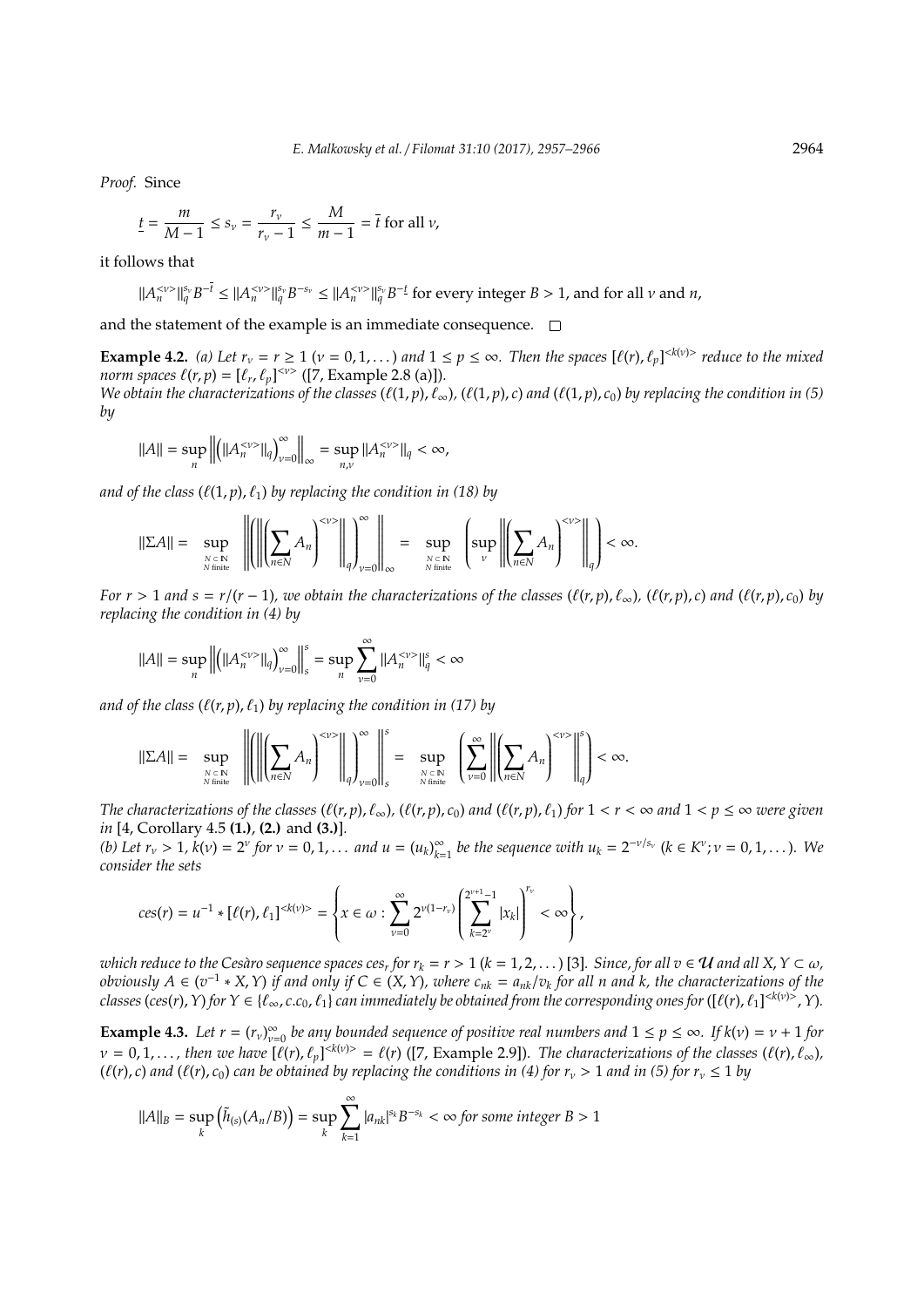*and*  $||A|| = \sup_{n,k} |a_{nk}|^{r_k} < \infty$ , respectively. The characterizations of these classes can be found in ([5, Theorem 1 and Corollary])*. Finally, the characterization of the class* (`(*r*), `1) *can be obtained by replacing the conditions in (17) for*  $r_v > 1$  *and in (18) for*  $r_v \leq 1$  *by* 

$$
\|\Sigma A\|_{B} = \sup_{N \subset \mathbb{N} \atop N \text{ finite}} \left( \tilde{h}_{(s)} \left( \sum_{n \in \mathbb{N}} (A_n / B) \right) \right) = \sup_{N \subset \mathbb{N} \atop N \text{ finite}} \sum_{k=1}^{\infty} \left| \sum_{n \in \mathbb{N}} a_{nk} \right|^{s_k} B^{-s_k} < \infty \text{ for some integer } B > 1
$$

*and*

$$
||A|| = \sup_{N \subset \mathbb{N} \atop N \text{ finite}} \left( \sup_{k} \left| \sum_{n \in \mathbb{N}} a_{nk} \right|^{r_k} \right) < \infty,
$$

*respectively.*

Finally, we visualize the projections on the first three coordinates of some neighbourhoods  $\bar{B}_1(0)$  in several spaces  $[\ell(r), \ell_p]^{< k(v)>}.$ 



Figure 1: Left  $r_0 = 3/4$ ,  $r_1 = 4/5$ ,  $p = 7/5$ . Right (dual)  $r_0 = 3$ ,  $r_1 = 5$ ,  $p = 7/2$ .



Figure 2: Left  $r_0 = 1/2$ ,  $r_1 = 2$ ,  $p = 3$ . Right  $r_0 = 2$ ,  $r_1 = 1/2$ ,  $p = 3$ .